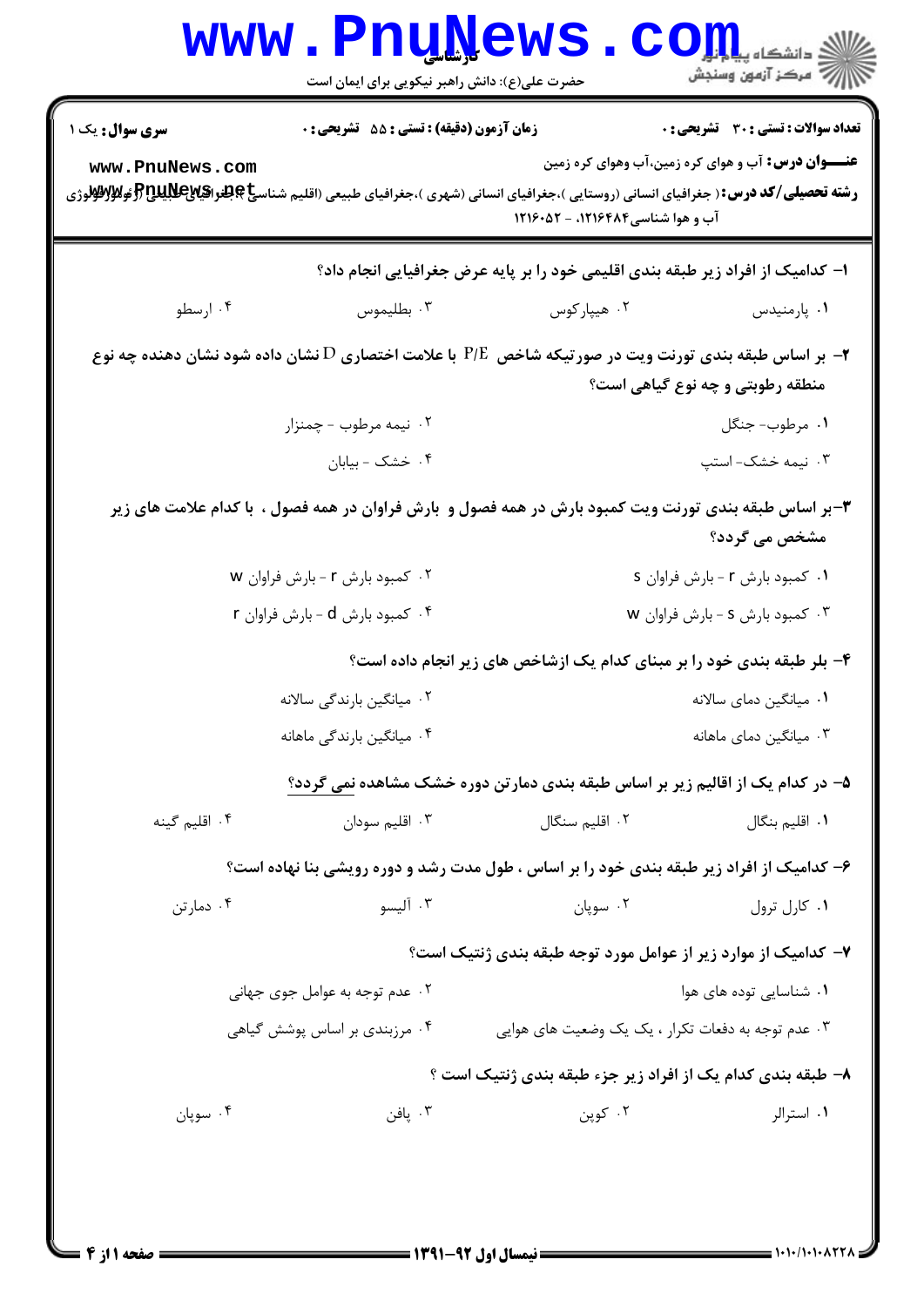## **www.PnuNews.com** حضرت علی(ع): دانش راهبر نیکویی برای ایمان است **تعداد سوالات : تستي : 30 - تشريحي : 0 سری سوال : ۱ یک** زمان آزمون (دقیقه) : تستی ; 55 ٪ تشریحی ; . **عنـــوان درس:** آب و هوای کره زمین،آب وهوای کره زمین www.PnuNews.com **رشته تحصیلی/کد درس:**جغرافیای انسانی (روستایی )،جغرافیای انسانی (شهری )،جغرافیای طبیعی (اقلیم شناسیCبهای بهای پایالا بهای پایالا بهای پایالا بهای پایالا بهای پایالا بهای پایالا بهای پایالا بهای پایالا بهای پایالا بهای پای 1216.0۲ - .آب و هوا شناسی ۱۲۱۶۴۸۴ ۹- بر اساس طبقه بندی کوین BSK گویای کدام اقلیم زیر است؟

۰۲ استپ عرض میانی - نیمه خشک

۰۴ بیابان عرض میانی - خشک ۰۳ بیابان عرض پایین - خشک ∙۱- وجه تمایز کدام اقلیم زیر از سایر نواحی اقلیمی در سیستم کوپن ، گرمای دائمی و باران کافی است؟  $A \cdot f$  $C \cdot Y$  $D \cdot Y$  $B \cdot 1$ ١١− هند شرقي و فيليپين جزء كدام يک از طبقات زير در سيستم طبقه بندي کوپن است؟  $AS \cdot$  $AW \cdot r$  $Am \cdot Y$  $Af.$ ۱۲- کدام یک از مشخصات زیر مختص اقلیم A طبقه بندی کوین می باشد؟ ۰۲ تمرکز بارندگی در دوره سرد سال ۰۱ تمرکز بارندگی در دوره گرم سال ۰۴ از تاثیر ITC محروم است ۰۳ شامگاهان و صبح گاهان هوا صاف است ١٣- در كدام اقليم از طبقات اقليمي كوين حداكثر بارندگي در بعد از ظهرها به وقوع مي پيوندد؟  $Cf$   $\cdot$   $f$ Am  $.\tau$ AW . Y  $Af.$ ۱۴- در رابطه با اقلیم Af در طبقه بندی کوین کدام گزینه صحیح است؟ ٢٠- كم بارانترين فصل با اعتدالين انطباق دارد. ٠١. باراني ترين فصول يا انقلابين انطباق دارد.

۰۴ از نظر میزان بارندگی فصل کاملا خشک وجود دارد. ۰۳ بارندگی برای همه فصول سال کاملا همسان نیست.

1۵– بر اساس طبقه بندی کوپن کدام یک از اقالیم زیر به لحاظ میزان بارش مشابه اقلیم حاره بارانی و به لحاظ توزیع بارش مشابه اقلیم ساوان است؟

 $AW \cdot f$  $Cf \cdot r$  $Am.7$  $Af.$ 

۱۶- مرز هم دمای ۳- درجه سانتیگراد برای سرد ترین ماه سال وجه تمایز کدام گروه اقلیمی با گروه اقلیمی مرطوب و سرد (D) كوين است؟

> $E \cdot f$  $D \cdot \tau$  $C \cdot Y$  $B.1$

۱۷- تمرکز بارندگی در دوره سرد سال و تابستانهای کاملا خشک از مشخصات کدام یک از اقالیم زیر است؟

۰۴ اقلیم ساوان ۰۱ اقلیم موسمی ۰۳ اقلیم مدیترانه ای ۰۲ اقلیم استوایی

۰۱ استپ عرض پایین - نیمه خشک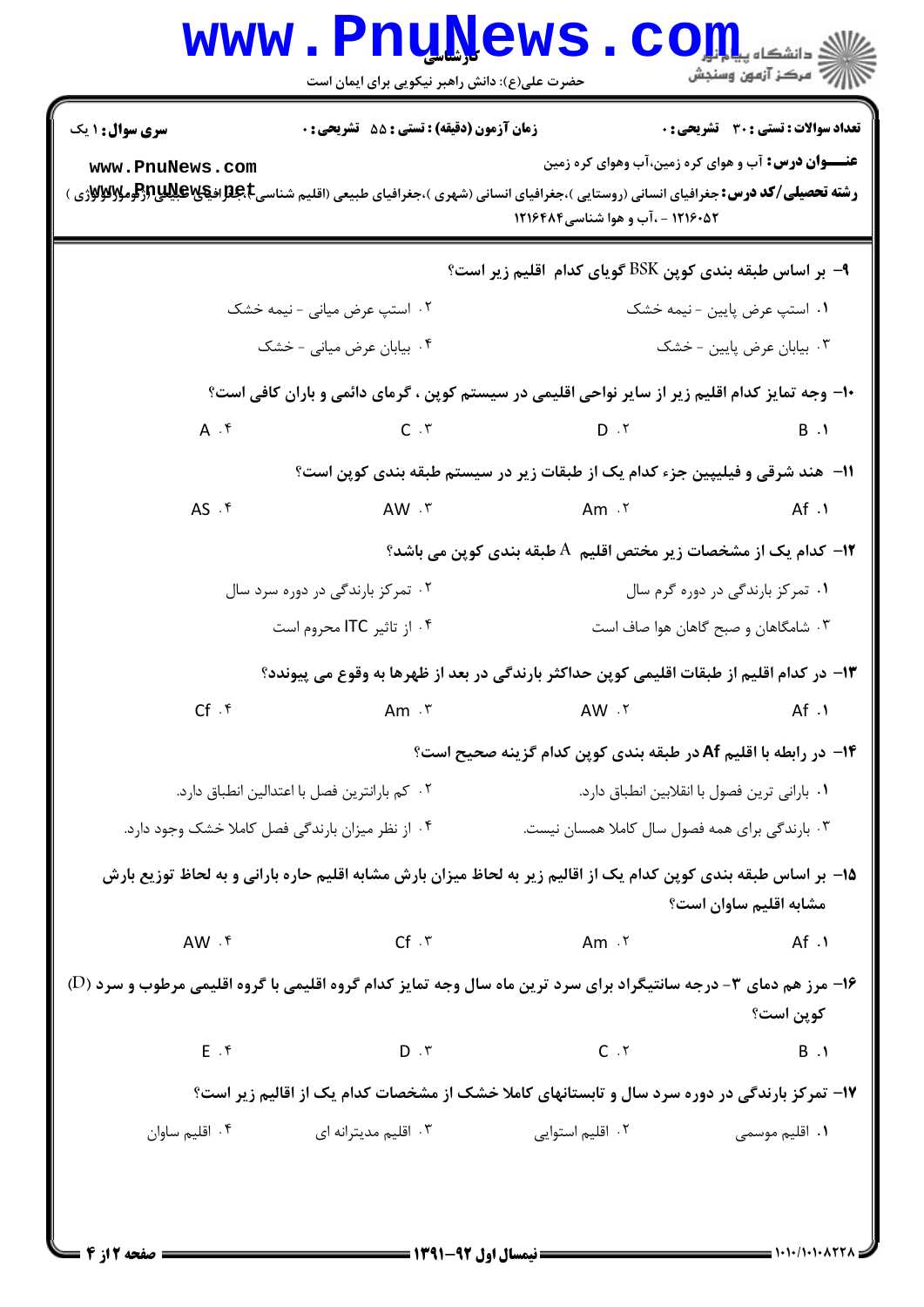## **www.PnuNews.com** ازارات مرکز آزمون وسنجش حضرت علی(ع): دانش راهبر نیکویی برای ایمان است **تعداد سوالات : تستي : 30 - تشريحي : 0 سری سوال : ۱ یک** زمان آزمون (دقیقه) : تستی ; 55 ٪ تشریحی ; . **عنـــوان درس:** آب و هوای کره زمین،آب وهوای کره زمین www.PnuNews.com 1216.0۲ - .آب و هوا شناسی ۱۲۱۶۴۸۴ 18- کدام یک از مناطق زیر بر اساس طبقه بندی کوین اقلیم cwb دارد؟ ۰۴ استرالیا ۰۲ آدىس آيايا ۰۳ بریتانیا ۰۱ اسکاندىناوى 19- كدام منطقه زير تحت يوشش اقاليم CfbوCfb مي باشد؟ ۰۴ آسیای جنوب شرقی ۰۳ نیوزلند -۲- وجه تفريق اقليم D با اقليم $\, {\bf E} \,$  كدام مورد زير است؟  $\,$ ۰۱ خط هم دمای ۱۰ درجه برای گرمترین ماه سال ۰۲ خط هم دمای ۳- درجه برای سردترین ماه سال ۴. خط هم دمای ۱۵ درجه برای گرمترین ماه سال ۰۳ خط هم دمای ۱۰ درجه برای سردترین ماه سال **۲۱**- کدام یک از اقالیم زیر به اقلیم افرا و بلوط مشهور است؟ Dwa .f  $Dfb \cdot Y$ Dwb . ٣  $Dfa \cdot \theta$ 22- جنگلهای سوزنی برگ تحت سیطره کدام اقلیم زیر قرار دارد؟  $E \cdot r$  $C \cdot Y$  $D \cdot$  $A \cdot Y$ **۲۳- کدام یک از موارد زیر جزء مشخصات اقلیم E می باشد؟** ۰۱ مناطق وسیعی را بین عرض های ۴۰ تا ۵۵ درجه در بر گرفته است. ۰۲ میزان بارندگی سالانه بالای ۲۵۰میلیمتر می باشد.

- ۰۳ درجه حرارت گرمترین ماه سال از ۱۰ درجه سانتیگراد کمتر است.
- ۰۴ دوره تابش روزانه خورشید در انقلاب زمستانی ۲۴ ساعته می باشد.

## **۲۴**- کدام مورد در رابطه با اقلیم توندرا صحیح می باشد؟

- ٠١. حداكثر توفان هاي اين اقليم در پاييز و بهار رخ مي دهد
	- ۲۰ حداکثر توفان های این اقلیم در زمستان رخ می دهد
	- ۰۳ آسمان در تابستان در مقایسه با زمستان صاف تر است
- ۰۴ میزان بارندگی سالانه در قسمت اعطم این نواحی بیشتر از ۳۰۰ تا ۴۰۰ میلیمتر است

## ۲۵- طبق نمودار دمای وگنر رکورد سرما با ۸۸- درجه سانتیگراد در کدام ایستگاه دیده شده است؟

| ۰۴ وستوک | ۰۳ اسىلند | ۰۲ سیبری | ۰۱ لابرادور |
|----------|-----------|----------|-------------|
|----------|-----------|----------|-------------|